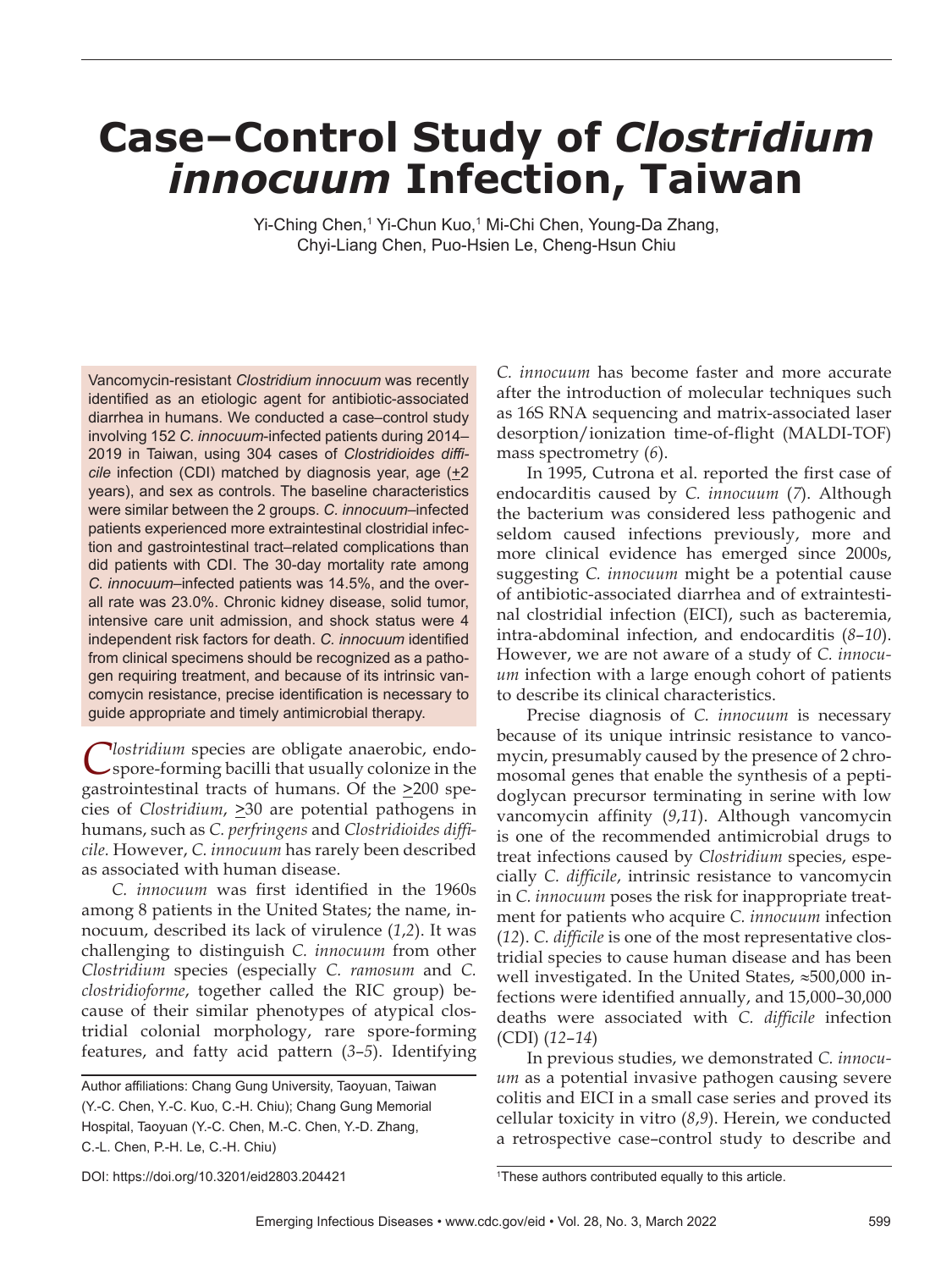#### RESEARCH

evaluate the clinical characteristics and outcomes of infections caused by *C. innocuum*. To this end, we selected case-patients with CDI as the control group.

Institute Review Boards in Chang Gung Memorial Hospital (CGMH; Taoyuan, Taiwan) approved the study, allowing review of the medical data of the patients (IRB#201900906B0). A waiver of consent was granted given the retrospective nature of the project and anonymous analysis of the clinical information of patients.

# **Methods**

#### **Study Design, Clinical Setting, and Case Enrollment**

We conducted a retrospective case–control study at CGMH during 2014–2019. CGMH is a tertiary medical center accommodating 3,700 patient beds. We selected *C. difficile* as the control to better illustrate the clinical features of *C. innocuum* infection. The case and control groups were assigned in a 1:2 ratio and matched in the diagnosed year, age  $\pm 2$  years, and sex.

We identified cases with *C. innocuum* and *C. difficile* infections using the rapid ID 32A system (bioMérieux, https://www.biomerieux.com) and MALDI-TOF mass spectrometry Biotyper (Bruker Daltonik GmbH, https://www.bruker.com) (*15*– *17*). MALDI-TOF mass spectrometry was introduced in 2009 in the clinical microbiology laboratory of CGMH, but *C. innocuum* was not reported routinely because it was considered a clinically insignificant microorganism. To trace the cases infected with *C. innocuum*, we reviewed the original reporting database from the MALDI-TOF mass spectrometry system directly and identified the samples reporting *C. innocuum.* Our definition of a microbiologically confirmed *C. innocuum* infection was that the original report from the MALDI-TOF mass spectrometry database revealed *C. innocuum* in the strongest 2 signals and had signal scores >2.00. We defined *C. difficile* infections by the same rationale.

We reviewed baseline information of each patient and enlisted all patients with *C. innocuum* infection in the study. We defined *C. difficile* infection as a positive PCR-based toxin assay with presence of clinical symptoms compatible with the infection, or a positive culture of *C. difficile* with compatible clinical symptoms (e.g., documented diarrhea or radiologic features of toxic megacolon). We excluded cases with concomitant *C. innocuum* and *C. difficile* isolated from the same clinical sample from the study. For the case-control matching, 3 authors (Y.-C. Chen, Y.-C. Kuo, and M.-C. Chen) reviewed

baseline information of all cases with *C. innocuum* and *C. difficile* infection. We randomly selected 2 controls for each case, matched by diagnostic year, age  $(\pm 2 \text{ years})$ , and sex of the index case. If no controls were eligible from these 3 matching variables, then we dropped the sex criterium, followed by the age criterium if necessary. After the matching process, we further reviewed the clinical information of these patients.

#### **Clinical Data Resources, Variables, and Definition**

We collected demographic data, clinical manifestations, laboratory testing results, images, and microbiology reports through an electronic medical record system (EMR). Demographic data were age, sex, race, underlying systemic diseases, and acquisition modality (community vs. hospital). We defined hospital-acquired infection as the symptoms that occurred >48 hours after admission, or <4 weeks after discharge from a healthcare facility; otherwise, it was classified as a community-acquired infection (*18*). We calculated the Charlson Comorbidity Index score for each patient to represent the baseline physiologic condition affected by underlying disease. The index is composed of 19 underlying conditions in 4 categories. Each category had a weighted score based on the risk for 1- and 10-year mortality rate (*19*).

We recorded clinical symptoms such as diarrhea, fever, bloody stool, abdominal pain, vomiting, and abdominal distension. We also reviewed disease-related complications, including toxic megacolon, ileus, bowel perforation, and shock. Recurrent infection was defined if the patient had a repeated microbiological culture from the same specimen source within 8 weeks of initial documented symptoms resolution (*20*,*21*). Outcome assessment included 30-day, 90-day, and overall deaths after the infection. We reviewed previous antibiotic exposures according to each class: penicillins, cephalosporins, carbapenems, fluoroquinolones, aminoglycosides, macrolides, tetracyclines, glycopeptides, oxazolids, polymyxins, lincosamides, and metronidazole. We defined antibiotic exposure rates as the percentage of patients who received any drugs <30 days before *C. innocuum* or *C. difficile* infection and duration of antibiotic exposure as total days of any antimicrobial drug use in a patient  $\leq 30$  days before the event of *C. innocuum* or *C. difficile* infection.

#### **Bacterial Isolation and Identification**

We performed anaerobic bacterial cultures in the clinical microbiology laboratory, as described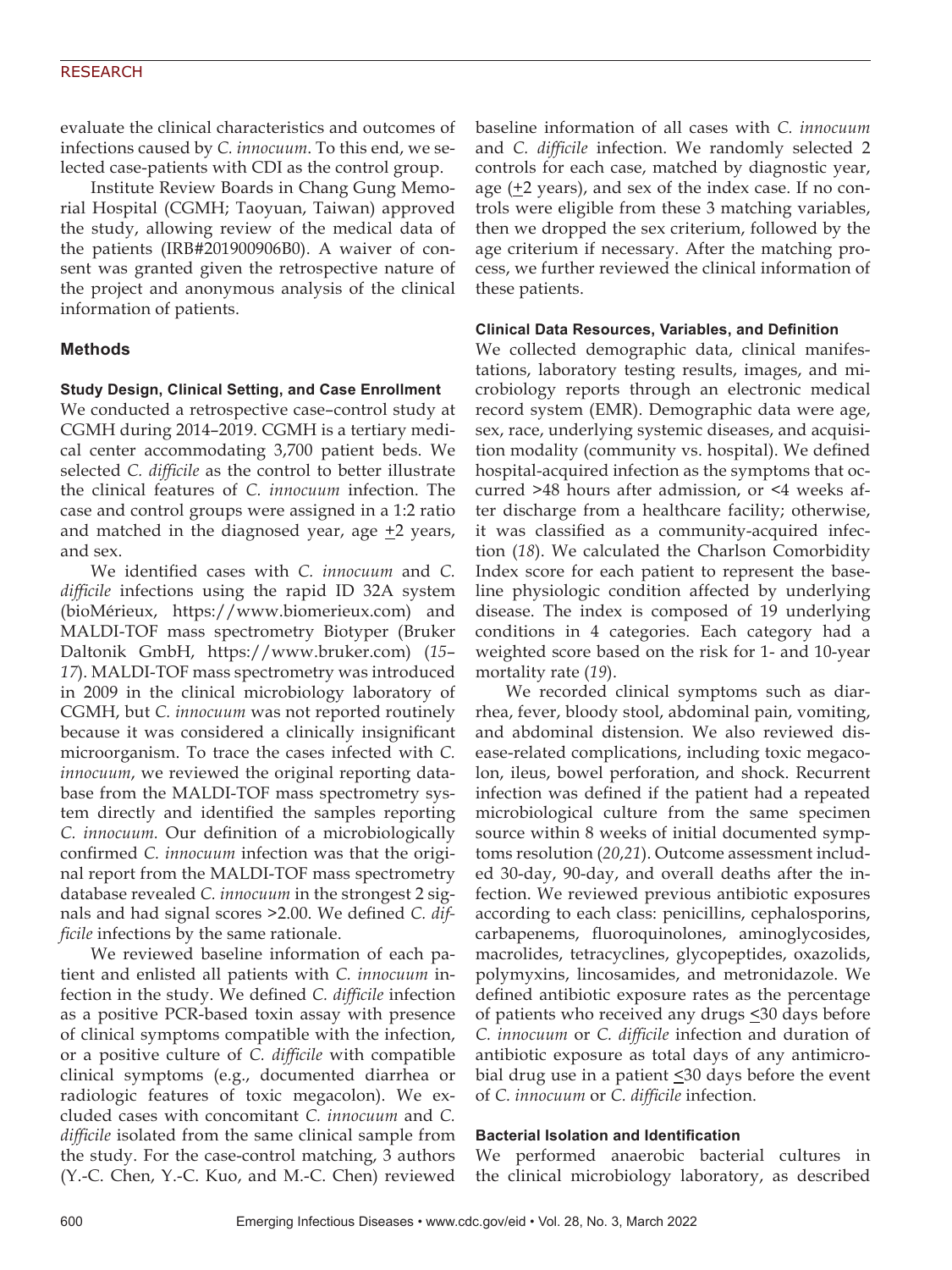|                                                | Table 1. Baseline characteristics and clinical diagnoses in 2 groups of patients by the infecting Clostridium species in case-control |
|------------------------------------------------|---------------------------------------------------------------------------------------------------------------------------------------|
| study of C, <i>innocuum</i> infection. Taiwan* |                                                                                                                                       |

|                                                                                     |                  | C. <i>innocuum</i> , n | <b>Clostridioides</b> |                                                                                              |           |
|-------------------------------------------------------------------------------------|------------------|------------------------|-----------------------|----------------------------------------------------------------------------------------------|-----------|
| Variable                                                                            | Total, $N = 456$ | $= 152$                | difficile, $n = 304$  | OR (95% CI)                                                                                  | p value   |
| Age, mean (SD) <sup>+</sup>                                                         | 66.7 (18.2)      | 66.6 (18.3)            | 66.7 (18.1)           | <b>NA</b>                                                                                    | 0.978     |
| Sex                                                                                 |                  |                        |                       |                                                                                              |           |
| М                                                                                   | 266 (58.3)       | 97 (63.8)              | 169 (55.6)            | $1.41(0.94 - 2.10)$                                                                          | 0.094     |
| F                                                                                   | 190 (41.7)       | 55 (36.2)              | 135 (44.4)            | $0.71(0.48 - 1.06)$                                                                          | 0.094     |
| Hospitalization                                                                     | 439 (96.2)       | 142 (93.4)             | 297 (97.7)            | $0.34(0.13 - 0.90)$                                                                          | 0.03      |
| No. days, median (IQR, range) $\ddagger$                                            | 22 (36, 0-492)   | 14 (33, 0-492)         | 26 (36, 0-409)        | <b>NA</b>                                                                                    | < 0.001   |
| Charlson Comorbidity Index, mean (SD)+                                              | 6.1(3.2)         | 5.7(3.2)               | 6.2(3.3)              | <b>NA</b>                                                                                    | 0.100     |
| Diabetes mellitus                                                                   | 135 (29.6)       | 52 (34.2)              | 83 (27.3)             | $1.39(0.91 - 2.11)$                                                                          | 0.128     |
| Chronic kidney disease                                                              | 122 (26.8)       | 28 (18.4)              | 94 (30.9)             | $0.50(0.31 - 0.81)$                                                                          | 0.005     |
| Congestive heart failure                                                            | 45 (9.9)         | 12(7.9)                | 33(10.9)              | $0.70(0.35 - 1.40)$                                                                          | 0.315     |
| <b>AIDS</b>                                                                         | 4(0.9)           | 1(0.7)                 | 3(1.0)                | $0.66(0.07 - 6.44)$                                                                          | 0.724     |
| Solid tumor                                                                         | 138 (30.3)       | 42 (27.6)              | 96 (31.6)             | $0.83(0.54 - 1.27)$                                                                          | 0.387     |
| Initial ICU admission                                                               | 65 (14.3)        | 36 (23.7)              | 29(9.5)               | 2.94 (1.72-5.03)                                                                             | < 0.001   |
| Acquisition of infection                                                            |                  |                        |                       |                                                                                              |           |
| Hospital acquired                                                                   | 354 (77.6)       | 101(66.4)              | 253 (83.2)            | $0.40(0.25 - 0.63)$                                                                          | < 0.001   |
| Community acquired                                                                  | 102 (22.4)       | 51(33.6)               | 51 (16.8)             | $2.50(1.60 - 3.93)$                                                                          | < 0.001   |
| Clinical diagnosis                                                                  |                  |                        |                       |                                                                                              |           |
| Clostridium-associated diarrhea                                                     | 375 (82.2)       | 96 (63.2)              | 279 (91.8)            | $0.15(0.09 - 0.26)$                                                                          | < 0.001   |
| Extraintestinal clostridial infection                                               | 81 (17.8)        | 56 (36.8)              | 25(8.2)               | $6.51(3.85 - 11.01)$                                                                         | < 0.001   |
| Bacteremia                                                                          | 8(1.8)           | 7 (4.6)                | 1(0.3)                | 14.63 (1.78-120.00)                                                                          | 0.012     |
| Intra-abdominal infection                                                           | 31(6.8)          | 21(13.8)               | 10(3.2)               | 4.71 (2.16-10.23)                                                                            | < 0.001   |
| Biliary tract infection                                                             | 4(0.9)           | 3(2.0)                 | 1(0.3)                | $6.10(0.63 - 59.15)$                                                                         | 0.119     |
| Recurrent infection                                                                 | 15(3.3)          | 0(0)                   | 15(4.9)               | <b>NA</b>                                                                                    | <b>NA</b> |
| Skin and soft tissue infection                                                      | 36 (7.9)         | 23(15.1)               | 13(4.3)               | $3.99(1.96 - 8.13)$                                                                          | < 0.001   |
| Genital tract infection§                                                            | 2(0.4)           | 2(1.3)                 | 0(0)                  | <b>NA</b>                                                                                    | <b>NA</b> |
| Complication                                                                        |                  |                        |                       |                                                                                              |           |
| <b>lleus</b>                                                                        | 34(7.5)          | 17 (11.2)              | 17(5.6)               | $2.12(1.05 - 4.29)$                                                                          | 0.035     |
| Bowel perforation                                                                   | 14(3.0)          | 11(7.2)                | 3(1.0)                | 7.83 (2.15-28.50)                                                                            | 0.002     |
| Hypovolemic or septic shock                                                         | 43 (9.4)         | 22 (14.5)              | 21(6.9)               | 2.28 (1.21-4.30)                                                                             | 0.011     |
| Mortality                                                                           |                  |                        |                       |                                                                                              |           |
| 30-day mortality                                                                    | 81(17.7)         | 22(14.5)               | 59 (19.4)             | $0.70(0.41 - 1.20)$                                                                          | 0.195     |
| 90-day mortality                                                                    | 97(21.3)         | 24 (15.8)              | 73 (24.0)             | $0.59(0.36 - 0.99)$                                                                          | 0.045     |
| Overall mortality                                                                   | 122 (26.7)       | 35(23.0)               | 87 (28.6)             | $0.77(0.49 - 1.21)$                                                                          | 0.264     |
| $\lambda$ /alues are no ( $\theta$ ) execution indicated in value of $\Omega$ alues |                  |                        |                       | analyzed by university legistic regression, IOL, intensive sere unit. IOD, interguestile can |           |

\*Values are no (%) except as indicated. p value of ORs was analyzed by univariate logistic regression. ICU, intensive care unit; IQR, interquartile range; NA, not applicable for continuous variables or too few events (<5) to calculate a stable OR; OR, odds ratio.

†By independent *t* test. ‡By Mann-Whitney test.

§Two cases were diagnosed as pyospermia and bacterial vaginitis.

previously (*9*). We streaked all the anaerobic samples onto the selective agar plate, including CDC-ANA-BAP (anaerobic blood agar plate), CDC-ANA-PEA (anaerobic phenylethyl alcohol blood agar plate),

and BBE/KVLB (Bacteroides bile esculin and laked kanamycin) bi-plate. We incubated agar plates in anaerobic conditions (90%  $\rm N_2/10\%$  CO<sub>2</sub>) at 37°C for 5 days. We grossly reviewed the growing colonies on

| <b>Table 2.</b> Antibiotic exposure before <i>Clostridium</i> infection in case–control study of <i>C. innocuum</i> infection* |                        |                       |                     |           |
|--------------------------------------------------------------------------------------------------------------------------------|------------------------|-----------------------|---------------------|-----------|
|                                                                                                                                |                        | <b>Clostridioides</b> |                     |           |
| Antibiotic exposure                                                                                                            | C. innocuum. $n = 152$ | difficile, $n = 304$  | Odds ratio (95% CI) | p value   |
| Any antibiotic exposure                                                                                                        | 121 (79.6)             | 289 (95.1)            | $0.20(0.11 - 0.39)$ | < 0.001   |
| Mean duration of antibiotic exposure, d (SD)+                                                                                  | 13.7(8.6)              | 15.6(8.3)             | NA                  | 0.039     |
| Antibiotic exposure rate by drug class                                                                                         |                        |                       |                     |           |
| <b>Penicillins</b>                                                                                                             | 36(23.7)               | 107 (35.2)            | $0.57(0.37 - 0.89)$ | 0.013     |
| Cephalosporins                                                                                                                 | 81 (53.3)              | 206 (67.8)            | $0.54(0.36 - 0.81)$ | 0.003     |
| Carbapenems                                                                                                                    | 36(23.7)               | 102(33.6)             | $0.62(0.40 - 0.96)$ | 0.031     |
| Fluoroguinolones                                                                                                               | 31(20.4)               | 108 (35.5)            | $0.47(0.29 - 0.74)$ | 0.001     |
| Aminoglycosides                                                                                                                | 13(8.6)                | 20(6.6)               | $1.33(0.64 - 2.75)$ | 0.444     |
| <b>Macrolides</b>                                                                                                              | 3(2.0)                 | 8(2.6)                | $0.75(0.20 - 2.85)$ | 0.667     |
| Tetracyclines                                                                                                                  | 6(3.9)                 | 5(1.6)                | $2.46(0.74 - 8.19)$ | 0.143     |
| Glycopeptides                                                                                                                  | 52 (34.2)              | 92(30.3)              | $1.20(0.79 - 1.81)$ | 0.393     |
| Oxazolids                                                                                                                      | 0(0)                   | 2(0.7)                | <b>NA</b>           | <b>NA</b> |
| Polymyxins                                                                                                                     | 6(3.9)                 | 11(3.6)               | $1.10(0.40 - 3.02)$ | 0.861     |
| Lincosamides                                                                                                                   | 6(13.9)                | 21(6.9)               | $0.55(0.22 - 1.40)$ | 0.213     |
| Metronidazole                                                                                                                  | 16(10.5)               | 33(10.9)              | $0.97(0.51 - 1.81)$ | 0.915     |

\*Data are presented as no (%) unless otherwise indicated. NA, not applicable for continuous variables or too few events (<5) to calculate a stable odds ratio. †By independent student *t* test. The p value of odds ratio was analyzed by univariate logistic regression.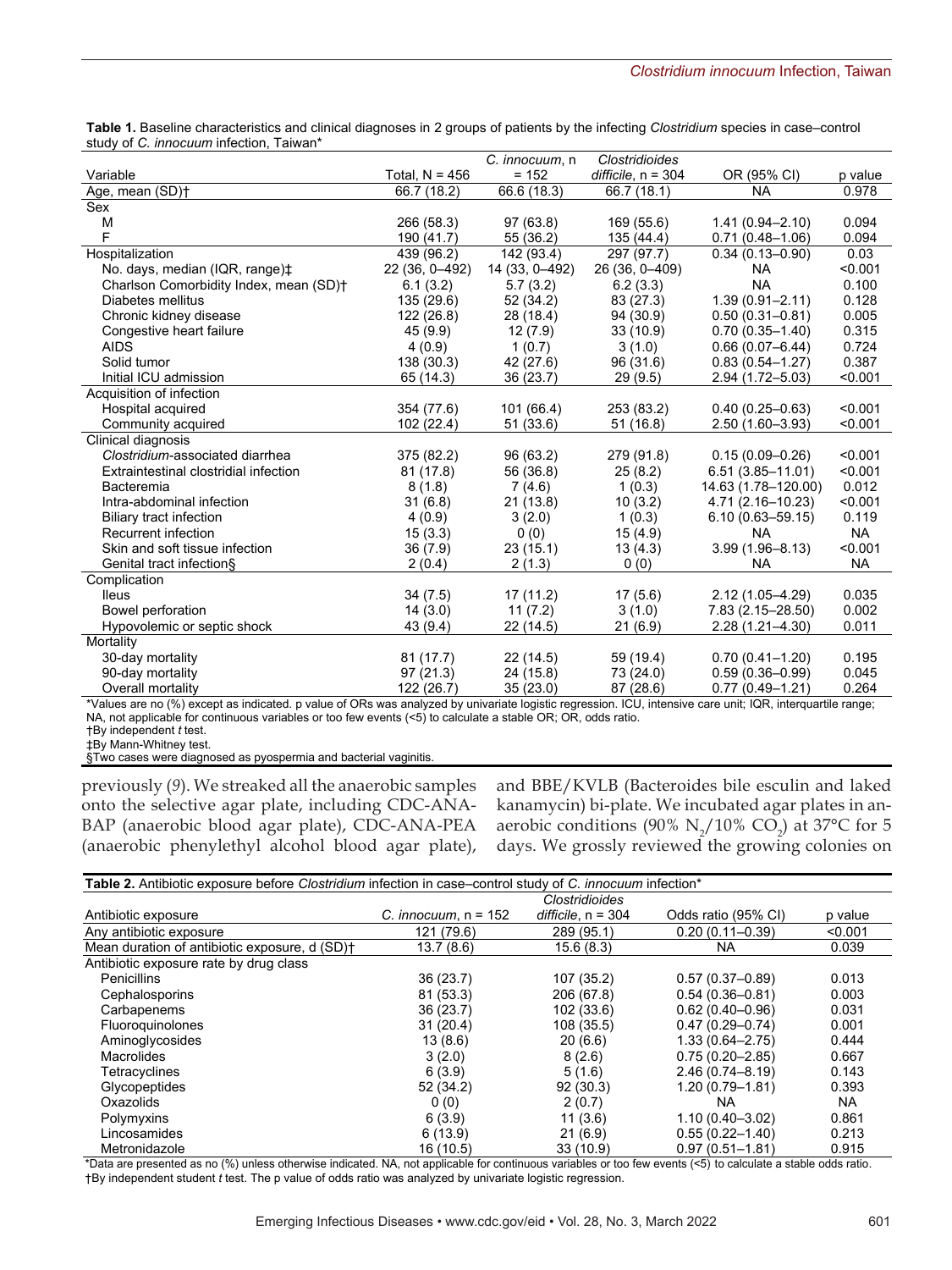# RESEARCH

| Table 3. Clinical and laboratory characteristics by the infecting Clostridium species in case-control study of C. innocuum infection, |  |
|---------------------------------------------------------------------------------------------------------------------------------------|--|
| Taiwan*                                                                                                                               |  |

| . uwa.<br>Characteristic              | C. innocuum, $n = 152$ | Clostridioides difficile, $n = 304$ | p value      |
|---------------------------------------|------------------------|-------------------------------------|--------------|
| Clinical symptoms                     |                        |                                     |              |
| Diarrhea                              | 56 (36.8)              | 217 (71.4)                          | < 0.001      |
| Fever                                 | 29 (19.1)              | 92(30.3)                            | 0.011        |
| Abdominal pain                        | 37(24.3)               | 54 (17.8)                           | 0.098        |
| Vomiting                              | 13(8.6)                | 29(9.5)                             | 0.731        |
| Abdominal distension                  | 25 (16.4)              | 41 (13.5)                           | 0.391        |
| <b>Blood testing</b>                  |                        |                                     |              |
| Leukocytes, cells/µL†                 | 10,454 (6,773)         | 11,005 (6,788)                      | 0.783        |
| Hemoglobin, g/dL+                     | 10.7(2.4)              | 9.8(2.0)                            | < 0.001      |
| Platelet count × 1,000/µL†            | 243 (110.4)            | 231 (135.0)                         | 0.134        |
| CRP, mg/L, median (IQR)‡              | 55.7 (104.7)           | 55.7 (97.2)                         | 0.108        |
| Stool routine, no. positive/total (%) |                        |                                     |              |
| Occult blood                          | 53/73 (72.6)           | 175/216 (81.0)                      | 0.128        |
| <b>Mucus</b>                          | 9/70(12.8)             | 39/205 (19.0)                       | 0.241        |
| Pus cells                             | 8/70 (11.4)            | 30/205 (14.6)                       | 0.502        |
| Sample site                           |                        |                                     |              |
| Stool                                 | 96 (63.2)              | 279 (91.8)                          | < 0.001      |
| <b>Blood</b>                          | 7(4.6)                 | 1(0.3)                              | 0.001        |
| Ascites                               | 13(8.5)                | 8(2.7)                              | 0.002        |
| <b>Bile</b> <sup>S</sup>              | 2(1.3)                 | 1(0.3)                              | 0.219        |
| Pus/abscess§                          | 16 (10.5)              | 3(1.0)                              | < 0.001      |
| Wound/deep tissue§                    | 16 (10.5)              | 12(3.6)                             | 0.006        |
| Endocervix§                           | 1(0.7)                 | 0                                   | 0.592        |
| Semen§                                | 1(0.7)                 | 0                                   | 0.592        |
| Antimicrobial susceptibility#         |                        |                                     |              |
| Metronidazole                         | 20/20 (100)            | 53/53 (100)                         | 1.000        |
| Clindamycin§                          | 30/44 (68.2)           | 17/20 (85.0)                        | 0.158        |
| Penicillin§                           | 35/44 (79.5)           | 12/20 (60.0)                        | 0.101        |
| Ampicillin/sulbactam                  | 21/21 (100)            | 44/44 (100)                         | 1.000        |
|                                       | $\cdots$ $\cdots$      |                                     | $\sim -\sim$ |

\*Values are no. (%) patients except as indicated. Among patients with *C*. *difficile* (CD)–associated diarrhea, the CD toxin assay positive rate was 65%. χ<sup>2</sup> tests were used to compare all the categorical variables listed in the table except as noted. CRP, C-reactive protein; IQR, interquartile range. †By independent *t* test.

‡By Mann-Whitney test.

§By Fisher exact test.

#Data are expressed as susceptible isolate number/total isolate number (%).

plate and analyzed 1 representative colony for each agar plate by the rapid ID 32A system (bioMérieux) for identification of the microorganisms.

# **Antimicrobial Susceptibility Testing**

We tested antimicrobial susceptibilities to clindamycin, metronidazole, penicillin, piperacillin, and ampicillin/sulbactam by the break-point agar dilution method according to Clinical and Laboratory Standards Institute criteria (document M11-A8) for anaerobic bacteria (*22*). We used interpretive criteria in document M100S to determine susceptibility (*22*).

# **Statistical Analysis**

We performed statistical analysis by SPSS Statistics 24.0 (SPSS Inc., https://www.ibm.com/products/ spss-statistics). For continuous variables, we determined significance by using the independent t test or Mann-Whitney U test as appropriate. If the continuous variable had outliers and did not fit the normal distribution, variables were shown as median (interquartile range, range). We analyzed the categorical variables by  $\chi^2$  test and considered p<0.05 statistically significant. We obtained odds ratios (ORs) from cross-tabulation and analyzed the p value of ORs by univariate logistic regression. We estimated mortality rate at 30 days and 90 days after the positive culture and analyzed by Kaplan-Meier survival analysis using methods described previously (*23*). In addition, we examined risk factors associated with 30- and 90-day mortality in both groups by logistic regression.

# **Results**

# **Participants and Demographic Information**

By the MALDI-TOF mass spectrometry system, 180 samples yielded the growth of *C. innocuum.* We excluded 22 of those from further analysis because of lack of access to clinical information and 6 because of concomitant isolation of *C. innocuum* and *C. difficile* from the same sample (CI group). We matched the control group with *C. innocuum* samples in accordance with the study criteria. From 1,134 *C. difficile* cases during the study period, we enrolled 304 cases as controls (CD group). All control cases were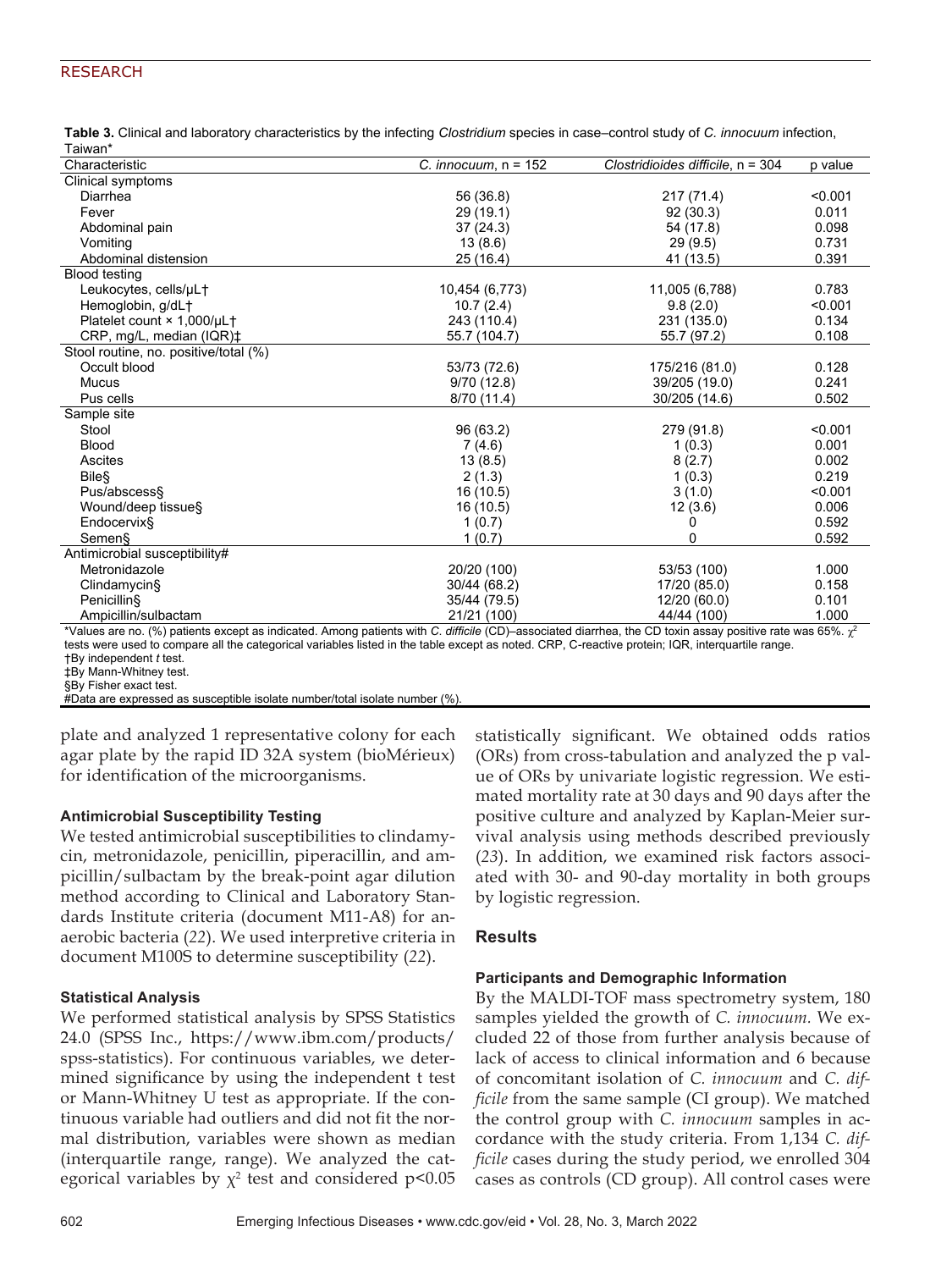matched precisely on diagnostic year and age  $(12)$ years); 25 controls were not matched on sex. The mean patient age for the 456 cases was 66.7 years, and 58.3% of patients were male (Table 1). Both groups were similar regarding age, sex, and Charlson Comorbidity Index score  $(5.7 \pm 3.2$  for CI and  $6.2 \pm 3.3$ for CD). Subgroup analysis of each age group (<50, 50–60, 60–70, 70–80, and >80 years) also revealed no statistical difference. Overall, 8 pediatric patients were recruited, 3 in the CI group and 5 in the CD group. Regarding underlying systemic diseases, the CD group showed more patients with chronic kidney disease (18.4% vs. 30.9%; p = 0.005) (Table 1). Of note, more patients acquired the infection in the community in the CI group (33.6% vs. 16.8%; odds ratio [OR] 2.5, 95% CI 1.6–3.9; p<0.001) (Table 1).

#### **Disease Characteristics and Severity**

We observed notable differences in disease characteristics between the 2 groups. Those in the CI group had a 6.5 times higher risk of developing EICI, including bacteremia, intra-abdominal infection, biliary tract infection, skin and soft tissue infection, pyospermia, and bacterial vaginitis (36.8% for CI vs. 8.2% for CD; OR 6.5, 95% CI 3.9 –11.0; p<0.001) (Table 1). On the contrary, most disease manifestation in the CD group was confined to the intestine and colon, mainly *C. difficile*–associated diarrhea. Most patient had antibiotic exposure 30 days before the CI or CD infection event. CD group showed higher 30-day antibiotic exposure rate (95.1%) than CI group  $(79.6\%; p<0.001)$  (Table 2) and longer duration (mean 15.6 days, SD 8.3) than CI group (mean 13.7 days, SD 8.6; p<0.001). Patients in CD group received more penicillins, cephalosporins, carbapenems, and fluroquinolones (Table 2).

Regarding disease severity, most of the patients in both groups required hospitalization (93.4% in the CI group and 97.7% in the CD group;  $p = 0.03$ ) (Table 1). Although most patients in CD group had intestinal infections, gastrointestinal tract–related complications of ileus, bowel perforation, clinical sepsis, and shock occurred more frequently in the CI group (26.3%) than CD group (11.2%; OR 2.8, 95% CI 1.7–4.7; p<0.001). CI group also showed a higher rate of intensive care unit (ICU) admission (23.6% vs. 9.5%; OR 2.9, 95% CI 1.7–5.0; p<0.001) (Table 1). All the data indicated that the disease severity at the acute stage was more severe and invasive in the *C. innocuum*–infected patients. Furthermore, we saw no recurrence of infection in CI group but recurrence of infection in 4.9% of CD group ( $p = 0.005$ ).

We observed no statistically significant differences in clinical presentations, but patients with *C. innocuum* infection had fewer diarrheal symptoms



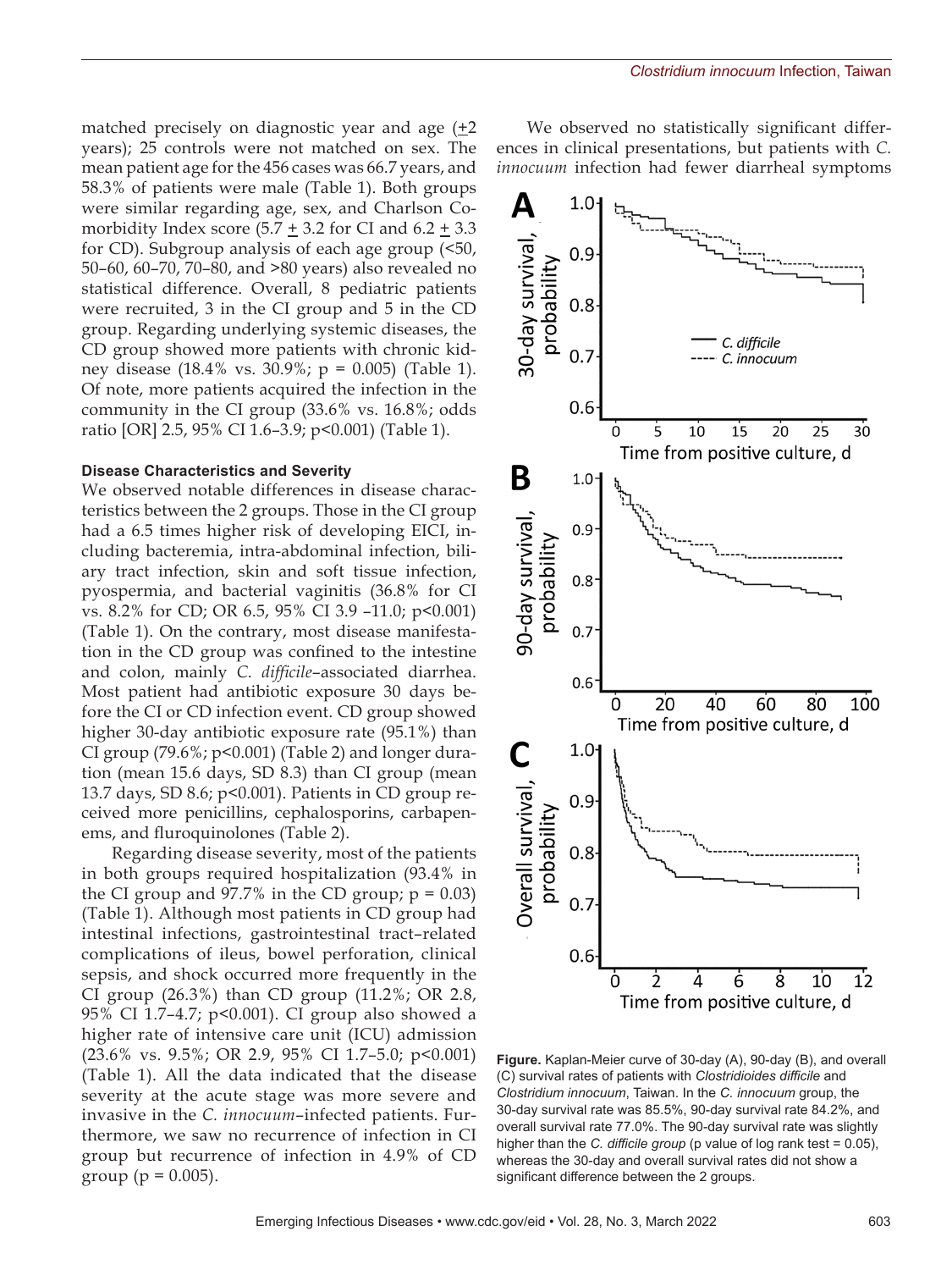|                                                                                                                                                             |                         | Crum-Cianflone     |                    |                        |                         |
|-------------------------------------------------------------------------------------------------------------------------------------------------------------|-------------------------|--------------------|--------------------|------------------------|-------------------------|
| Characteristic                                                                                                                                              | Castiglioni et al. (10) | et al. (29)        | Hung et al. $(30)$ | Mutoh et al. (31)      | Aroca-Ferri et al. (32) |
| Year and country                                                                                                                                            | 2003 United States      | 2009 United States | 2014 Taiwan        | 2015 Japan             | 2019 Spain              |
| Age, y/sex                                                                                                                                                  | 38/F                    | 38/M               | 85/M               | 32/M                   | 44/F                    |
| Underlying conditions                                                                                                                                       | Chronic HCV.            | <b>AIDS</b>        | DM with CDAD       | <b>ALL</b>             | Takayasu arteritis,     |
|                                                                                                                                                             | interstitial nephritis  |                    | and CMV colitis    |                        | <b>ESRD under PD</b>    |
|                                                                                                                                                             | after renal transplant  |                    |                    |                        |                         |
| <b>Isolation</b> site                                                                                                                                       | Blood                   | Blood              | Blood              | Blood, BM              | Peritoneal fluid        |
| Vancomycin MIC                                                                                                                                              | 16 $\mu$ g/mL           | NA.                | $>32 \mu g/mL$     | $8 \mu g/mL$           | $8 \mu g/mL$            |
| Diagnosis                                                                                                                                                   | Bacteremia              | Bacteremia         | Bacteremia         | Pelvic osteomyelitis   | PD peritonitis          |
|                                                                                                                                                             | secondary to            |                    |                    | complicated with iliac | complicated with        |
|                                                                                                                                                             | infectious hematoma     |                    |                    | muscle abscess         | sigmoid colon           |
|                                                                                                                                                             |                         |                    |                    |                        | perforation             |
| Treatment                                                                                                                                                   | IV TZP. IV CLI          | IV DAP. PO MTZ     | <b>IV TZP</b>      | IV TZP, IV MTZ, IV     | IV CTX, IP AMP, IP      |
|                                                                                                                                                             |                         |                    |                    | CLI                    | CLI                     |
| Duration                                                                                                                                                    | 11 days and surgery     | NA.                | 2 weeks            | 8 weeks                | 15 davs                 |
| Outcome                                                                                                                                                     | Recovered               | Recovered          | Recovered          | Recovered              | Died                    |
| *ALL, acute lymphoblastic leukemia; AMP, ampicillin; BM, bone marrow; CDAD, C. difficile-associated diarrhea; CLI, clindamycin; CMV, cytomegalovirus;       |                         |                    |                    |                        |                         |
| CTX, cefotaxime; DAP, daptomycin; ERY, erythromycin; ESRD, end stage renal disease; HCV, hepatitis C virus; IP, intraperitoneal route; IV, intravenous      |                         |                    |                    |                        |                         |
| route; MIC, minimum inhibitory concentration; MTZ, metronidazole; NA, not available; PD, peritoneal dialysis; PO, oral route; TZP, piperacillin/tazobactam. |                         |                    |                    |                        |                         |

**Table 4.** Reported cases of extraintestinal *Clostridium innocuum* infection, 2000–2020, Taiwan\*

and less fever. In the laboratory testing results, patients experienced anemia more commonly in the CD group than CI group; hemoglobin counts were 9.8 (2.0)  $g/dL$  in CD and 10.7 (2.4)  $g/dL$  in CI (p<0.001) (Table 3). We observed no difference in other systemic inflammatory markers. A limited number of patients received colonoscopy examination, and we found no pseudomembranous colitis in the CI group.

#### **Outcome and Risk Factor for Mortality Rate**

The 30-day mortality rate in the CI group was 14.5%; the 90-day rate, 15.8%, and the overall rate, 23.0%. Although the 90-day mortality rate was slightly higher in the CD group with a significant difference (p value of log rank test  $= 0.05$ ) in Kaplan-Meier survival analysis, the overall mortality rate did not show a statistically significant difference between the 2 groups (Figure). Using logistic regression, we identified chronic kidney disease (OR 8.6, 95% CI 2.6–28.4; p<0.001), solid tumor (OR 3.5, 95% CI 1.0–12.0; p = 0.051), ICU admission (OR 7.3, 95% CI 2.4–21.9; p<0.001), and shock status (odds ratio 8.0, 95% CI 2.4–27.2; p<0.001) as 4 independent risk factors for both 30-day and overall mortality rates in the patients with *C. innocuum* infection. We identified 7 bacteremias caused by *C. innocuum* in this study. Two of those patients experienced septic shock, and 1 needed ICU hospitalization. The 30-day mortality rate for the 7 patients was 42.9% (3/7) and 90-day was 57.1% (4/7).

# **Microbiologic Result and Antimicrobial Susceptibility**

Among the 152 *C. innocuum* isolates, we recovered 96 (63.2%) isolates from stool specimens; the rest were from the blood (*7*), ascites (*13*), pus/abscess

(*16*), wound/deep tissue (*16*), bile juice (*2*), endocervix (*1*), and semen (*1*). We detected 18 polymicrobial infections in the CI group, most of which were from ascites and pus/abscess samples. More *C. innocuum* isolates (36.8%) than *C. difficile* isolates (8.2%) were from extraintestinal specimens (p<0.001) (Table 3), which is compatible with our clinical observation. We performed antimicrobial susceptibility testing on limited isolates. In the *C. innocuum* isolates, we observed the highest susceptibility rate for metronidazole (20/20, 100%) and ampicillin/sulbactam (21/21, 100%), followed by penicillin (35/44, 79.5%) and clindamycin 30/44 (68.2%).

#### **Discussion**

Genus *Clostridium* is large and heterogeneous; it includes <200 species. Accurate species identification has been difficult. In recent years, several new species have been recognized and others reclassified using newer molecular diagnostic methods, such as 16S rRNA gene sequencing (*24*). Among the medically important *Clostridium* spp., *C. perfringens* is the predominant species isolated from cases of bacteremia. The severity of EICI varies; for bacteremia, the mortality rate was found to be 48%–52% by different studies (*25*–*27*). The risk factors for disease acquisition and death were related to an underlying immunocompromised condition such as hemodialysis, malignancy, immunosuppressant use, and Crohn's disease (*25*). The main portal of entry is the hepatobiliary and gastrointestinal tract. We believe this is also the case in *C. innocuum* because stool was a common source for the *C. innocuum* isolates and gastrointestinal tract–related complications were not uncommon in *C. innocuum*–infected patients.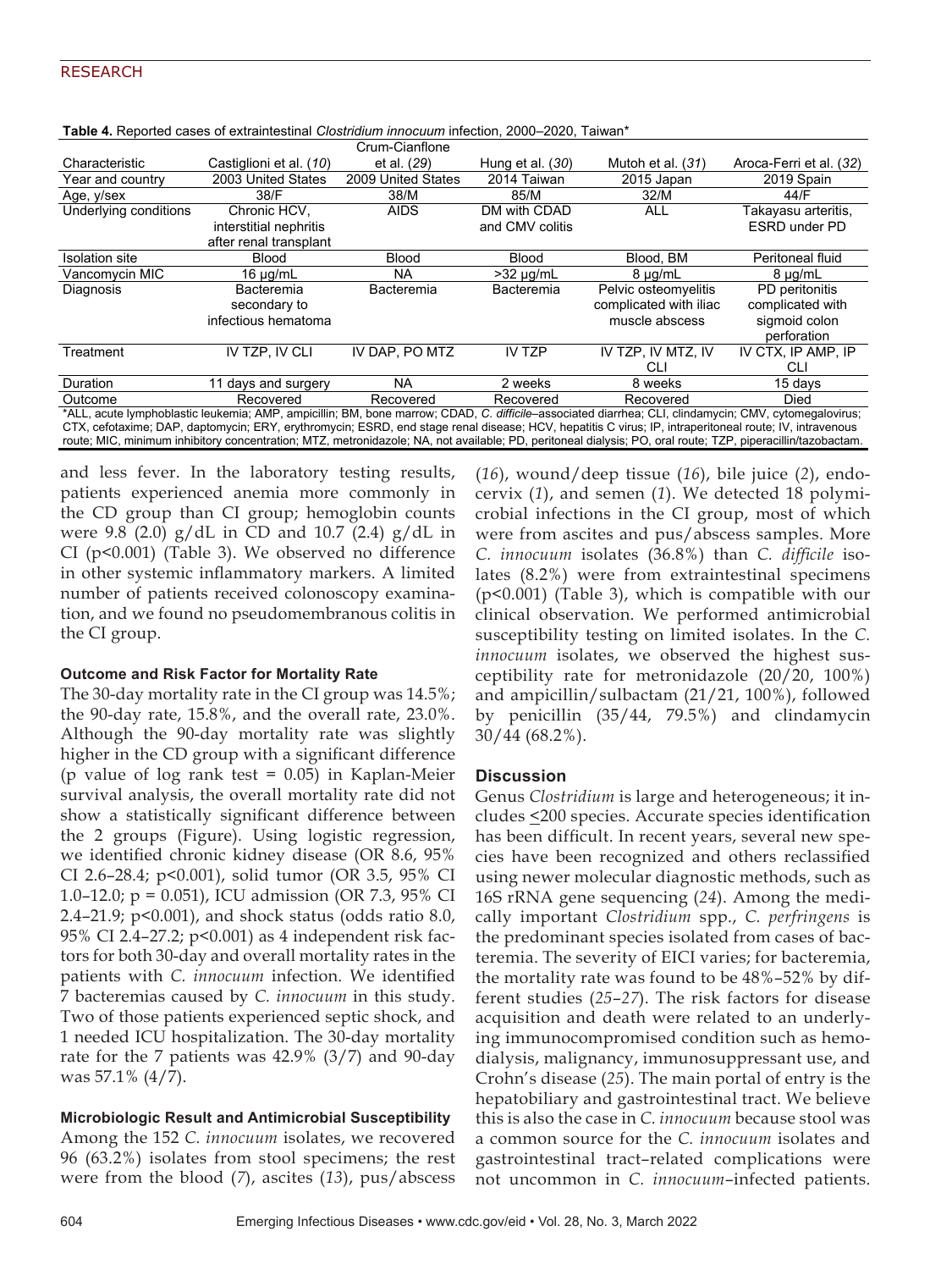A recent study by Ha et al. (*28*) also found that *C. innocuum* is one of the most common bacteria that could translocate from intestine to mesenteric tissue in patients with Crohn's disease and further induce adipogenesis and local fibrosis, known together as creeping fat.

We found that among anaerobic clostridial species, *C. innocuum* has long been overlooked as a human pathogen. Our study is to date the most comprehensive observational study to depict the clinical manifestations and outcome of *C. innocuum* infection; not only it is more invasive than most *Clostridium* species, but it can cause more gastrointestinal tract complications following intestinal infection. Case reports of EICI related to *C. innocuum* infection have been published from the United States, Spain, Japan, and Taiwan (*10*,*29*–*32*) (Table 4). Bacteremia and intraabdominal infection were the most common manifestations, which is compatible with our observations. All the infections occurred in patients with underlying conditions; prolonged antimicrobial therapy was required to treat these patients, whose mortality rate (20%) was similar to that observed in our study (23%). Compared to *C. difficile*, which is known to be a nosocomial pathogen, nearly one third of the *C. innocuum* infections occurred in the community. This observation indicates that *C. innocuum* could be more virulent and competitive than *C. difficile*.

Among the EICI, bacteremia is the most severe form of infection. In a recent study by Morel et al. (*33*), non–*C. difficile Clostridium* bacteremia requiring ICU hospitalization showed an aggressive clinical course and was usually life-threatening. The 28-day mortality rate was 55% and the 90-day mortality rate was 71% (*33*). This report is compatible with our findings of 30-day (42.9%) and 90-day (57.1%) mortality rates in the CI bacteremic patients.

Identifying *C. innocuum* infection is important because the microorganism expresses intrinsic resistance to vancomycin, because of the synthesis of peptidoglycan precursors with low affinity for vancomycin (MIC 4–16 mg/L) (*8*,*26*). Moreover, highly vancomycin-resistant strains (MIC >16 mg/L) could develop if the bacteria were previously exposed to vancomycin (*34*). Because oral vancomycin has been recommended as the first-line therapy for *C. difficile* infection, distinguishing *C. innocuum* from other clostridial species becomes essential to avoid treatment failure caused by inappropriate antimicrobial use. Metronidazole and clindamycin appear to be appropriate choices for treating *C. innocuum* infection, according to our antimicrobial susceptibility testing results.

The main limitation of our study is the retrospective study design and the inevitable missing data. The lack of standardized medical record format prevented us from precisely defining every case-patient's diagnosis, especially antibiotic-associated diarrhea and acute colitis, which have similar clinical descriptions in the medical records. Some objective data were not available, which may potentially compromise the accuracy of the estimated rates of presentations and diagnoses among the patients. However, the proportion of missing data appeared small and should not significantly affect the results of the study. Second, not all the *C. innocuum* isolates from the enrolled patients were tested for antimicrobial susceptibility, and that testing did not include vancomycin. Third, the study does not advance our understanding on virulence mechanism of *C. innocuum*. It is possible that *C. innocuum* possesses a unique virulence mechanism to cause gastrointestinal as well as extraintestinal infections, such as the lipopolysaccharide-like structure we described in our previous study (*9*). *C. difficile* also contains surface lipocarbohydrate, which has a similar biologic activity to the lipopolysaccharide in gram-negative bacteria (*35*); this hypothesis needs further experimental verification.

In conclusion, *C. innocuum* should be considered an important *Clostridium* species causing EICI and gastrointestinal infection that has a risk for severe complications and a high mortality rate in immunocompromised patients; physicians should recognize it as a pathogen to treat clinically. More studies are needed to understand the virulence mechanism of *C. innocuum*. Precise identification of *C. innocuum* will guide appropriate and timely antimicrobial therapy for patients because of its intrinsic vancomycin resistance.

The study was financially supported by grants (CIR-PG3H0031-2 and CIRPG3H0041-2) from Chang Gung Memorial Hospital, Taiwan, and the Maintenance Project of the Center for Big Data Analytics and Statistics at Chang Gung Memorial Hospital (grant CLRPG3D0048) for statistical consultation and data analysis.

# **About the Author**

Dr. Chen is an infectious disease specialist at Chang Gung Memorial Hospital, Chang Gung University, Taoyuan, Taiwan. Her research interests are epidemiology, pathogenesis, and resistance mechanisms of enteric bacterial infection.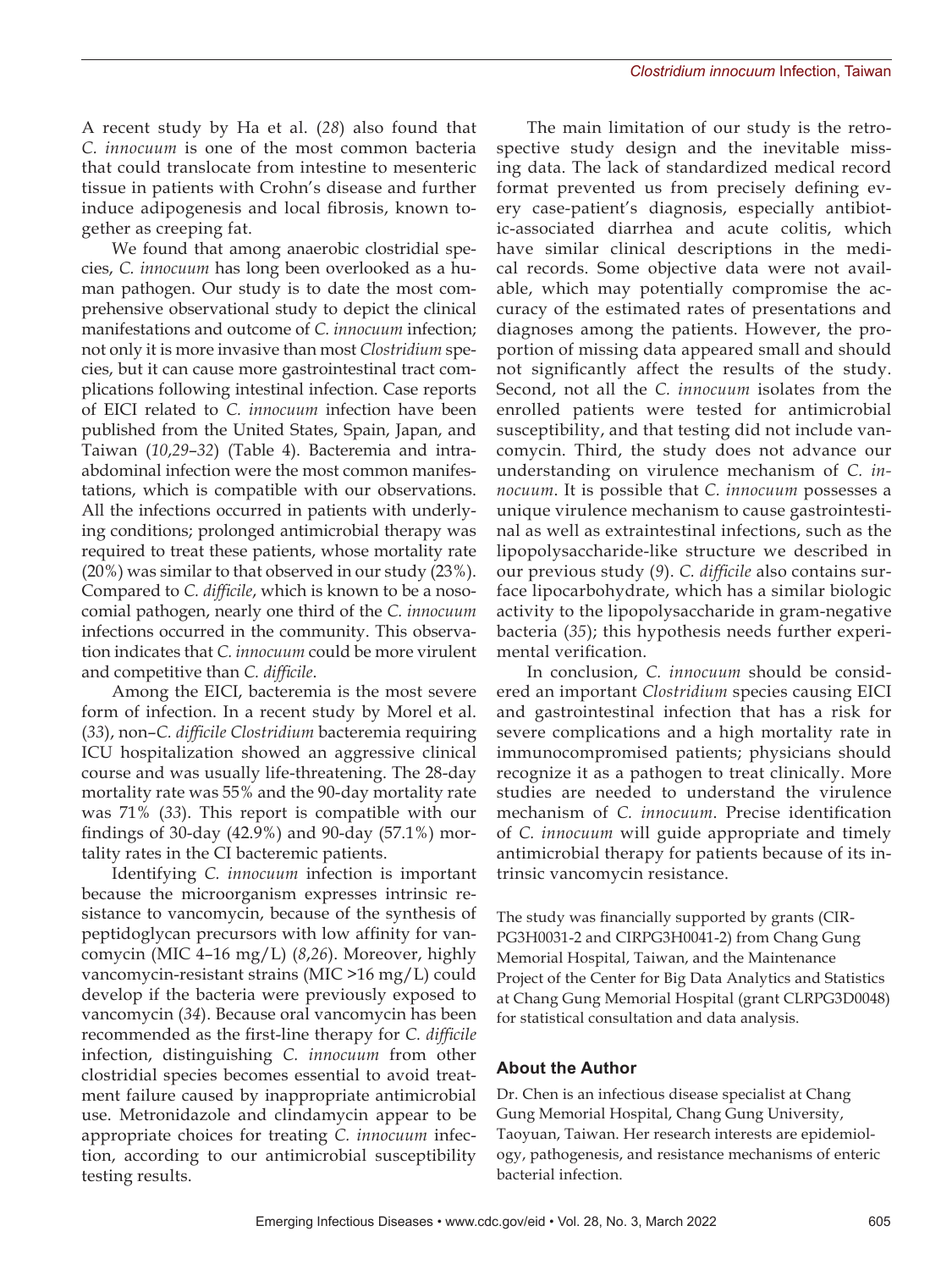# RESEARCH

#### **References**

- 1. Smith LD, King E. *Clostridium innocuum*, sp. n., a sporeforming anaerobe isolated from human infections. J Bacteriol. 1962;83:938–9. https://doi.org/10.1128/ jb.83.4.938-939.1962
- 2. Alexander CJ, Citron DM, Brazier JS, Goldstein EJ. Identification and antimicrobial resistance patterns of clinical isolates of *Clostridium clostridioforme*, *Clostridium innocuum*, and *Clostridium ramosum* compared with those of clinical isolates of *Clostridium perfringens*. J Clin Microbiol. 1995;33:3209–15. https://doi.org/10.1128/jcm.33.12.3209- 3215.1995
- 3. Stokes NA, Hylemon PB. Characterization of delta 4-3-ketosteroid-5 beta-reductase and 3 beta-hydroxysteroid dehydrogenase in cell extracts of *Clostridium innocuum*. Biochim Biophys Acta. 1985;836:255–61. https://doi.org/ 10.1016/0005-2760(85)90073-6
- 4. Carlier JP, Sellier N. Identification by gas chromatographymass spectrometry of short-chain hydroxy acids produced by *Fusobacterium* species and *Clostridium innocuum*. J Chromatogr A. 1987;420:121–8. https://doi.org/10.1016/ 0378-4347(87)80161-5
- 5. Johnston NC, Goldfine H, Fischer W. Novel polar lipid composition of *Clostridium innocuum* as the basis for an assessment of its taxonomic status. Microbiology (Reading). 1994;140:105–11. https://doi.org/10.1099/13500872-140-1-105
- 6. Li Y, Shan M, Zhu Z, Mao X, Yan M, Chen Y, et al. Application of MALDI-TOF MS to rapid identification of anaerobic bacteria. BMC Infect Dis. 2019;19:941. https://doi.org/10.1186/s12879-019-4584-0
- 7. Cutrona AF, Watanakunakorn C, Schaub CR, Jagetia A. *Clostridium innocuum* endocarditis. Clin Infect Dis. 1995;21:1306–7. https://doi.org/10.1093/clinids/21.5.1306
- 8. Chia JH, Wu TS, Wu TL, Chen CL, Chuang CH, Su LH, et al. *Clostridium innocuum* is a vancomycin-resistant pathogen that may cause antibiotic-associated diarrhoea. Clin Microbiol Infect. 2018;24:1195–9. https://doi.org/ 10.1016/j.cmi.2018.02.015
- 9. Chia JH, Feng Y, Su LH, Wu TL, Chen CL, Liang YH, et al. *Clostridium innocuum* is a significant vancomycin-resistant pathogen for extraintestinal clostridial infection. Clin Microbiol Infect. 2017;23:560–6. https://doi.org/10.1016/ j.cmi.2017.02.025
- 10. Castiglioni B, Gautam A, Citron DM, Pasculle W, Goldstein EJC, Strollo D, et al. *Clostridium innocuum* bacteremia secondary to infected hematoma with gas formation in a kidney transplant recipient. Transpl Infect Dis. 2003;5:199–202. https://doi.org/10.1111/ j.1399-3062.2003.00037.x
- 11. David V, Bozdogan B, Mainardi JL, Legrand R, Gutmann L, Leclercq R. Mechanism of intrinsic resistance to vancomycin in *Clostridium innocuum* NCIB 10674. J Bacteriol. 2004;186: 3415–22. https://doi.org/10.1128/JB.186.11.3415-3422.2004
- 12. Peng Z, Ling L, Stratton CW, Li C, Polage CR, Wu B, et al. Advances in the diagnosis and treatment of *Clostridium difficile* infections. Emerg Microbes Infect. 2018;7:15. https://doi.org/10.1038/s41426-017-0019-4
- 13. Jewkes J, Larson HE, Price AB, Sanderson PJ, Davies HA. Aetiology of acute diarrhoea in adults. Gut. 1981;22:388–92. https://doi.org/10.1136/gut.22.5.388
- 14. McDonald LC, Gerding DN, Johnson S, Bakken JS, Carroll KC, Coffin SE, et al. Clinical Practice guidelines for *Clostridium difficile* infection in adults and children: 2017 update by the Infectious Diseases Society of America (IDSA) and Society for Healthcare Epidemiology of America (SHEA). Clin Infect Dis. 2018;66:987–94. https://doi.org/10.1093/cid/ciy149
- 15. Shannon S, Kronemann D, Patel R, Schuetz AN. Routine use of MALDI-TOF MS for anaerobic bacterial identification in clinical microbiology. Anaerobe. 2018;54:191–6. https://doi.org/10.1016/j.anaerobe.2018.07.001
- 16. Veloo AC, de Vries ED, Jean-Pierre H, Justesen US, Morris T, Urban E, et al.; ENRIA workgroup. The optimization and validation of the Biotyper MALDI-TOF MS database for the identification of Gram-positive anaerobic cocci. Clin Microbiol Infect. 2016;22:793–8. https://doi.org/ 10.1016/j.cmi.2016.06.016
- 17. Li Y, Shan M, Zhu Z, Mao X, Yan M, Chen Y, et al. Application of MALDI-TOF MS to rapid identification of anaerobic bacteria. BMC Infect Dis. 2019;19:941. https://doi.org/10.1186/s12879-019-4584-0
- 18. Khanna S, Pardi DS, Aronson SL, Kammer PP, Orenstein R, St Sauver JL, et al. The epidemiology of community-acquired *Clostridium difficile* infection: a population-based study. Am J Gastroenterol. 2012;107:89–95. https://doi.org/10.1038/ ajg.2011.398
- 19. Charlson ME, Pompei P, Ales KL, MacKenzie CR. A new method of classifying prognostic comorbidity in longitudinal studies: development and validation. J Chronic Dis. 1987;40:373–83. https://doi.org/10.1016/ 0021-9681(87)90171-8
- 20. Pepin J, Alary ME, Valiquette L, Raiche E, Ruel J, Fulop K, et al. Increasing risk of relapse after treatment of *Clostridium difficile* colitis in Quebec, Canada. Clin Infect Dis. 2005;40:1591–7. https://doi.org/10.1086/430315
- 21. Lee HY, Hsiao HL, Chia CY, Cheng CW, Tsai TC, Deng ST, et al. Risk factors and outcomes of *Clostridium difficile* infection in hospitalized patients. Biomed J. 2019;42:99–106. https://doi.org/10.1016/j.bj.2018.12.002
- 22. Clinical and Laboratory Standards Institute (CLSI). Performance standards for antimicrobial susceptibility testing: 27th edition (M100–S27). Wayne (PA): The Institute; 2017.
- 23. Van Daele E, Van de Putte D, Ceelen W, Van Nieuwenhove Y, Pattyn P. Risk factors and consequences of anastomotic leakage after Ivor Lewis oesophagectomy. Interact Cardiovasc Thorac Surg. 2016;22:32–7. https://doi. org/10.1093/icvts/ivv276
- 24. Finegold SM, Song Y, Liu C, Hecht DW, Summanen P, Könönen E, et al. *Clostridium clostridioforme*: a mixture of three clinically important species. Eur J Clin Microbiol Infect Dis. 2005;24:319–24. https://doi.org/10.1007/ s10096-005-1334-6
- 25. Leal J, Gregson DB, Ross T, Church DL, Laupland KB. Epidemiology of *Clostridium* species bacteremia in Calgary, Canada, 2000–2006. J Infect. 2008;57:198–203. https://doi.org/10.1016/j.jinf.2008.06.018
- 26. Bodey GP, Rodriguez S, Fainstein V, Elting LS. Clostridial bacteremia in cancer patients. A 12-year experience. Cancer. 1991;67:1928–42. https://doi.org/10.1002/ 1097-0142(19910401)67:7<1928::AID-CNCR2820670718> 3.0.CO;2-9
- 27. Shah M, Bishburg E, Baran DA, Chan T. Epidemiology and outcomes of clostridial bacteremia at a tertiary-care institution. ScientificWorldJournal. 2009;9:144–8. https://doi.org/10.1100/tsw.2009.21
- 28. Ha CWY, Martin A, Sepich-Poore GD, Shi B, Wang Y, Gouin K, et al. Translocation of viable gut microbiota to mesenteric adipose drives formation of creeping fat in humans. Cell. 2020;183:666–83. https://doi.org/10.1016/j.cell.2020.09.009
- 29. Crum-Cianflone N. *Clostridium innocuum* bacteremia in a patient with acquired immunodeficiency syndrome. Am J Med Sci. 2009;337:480–2. https://doi.org/10.1097/ MAJ.0b013e31819f1e95